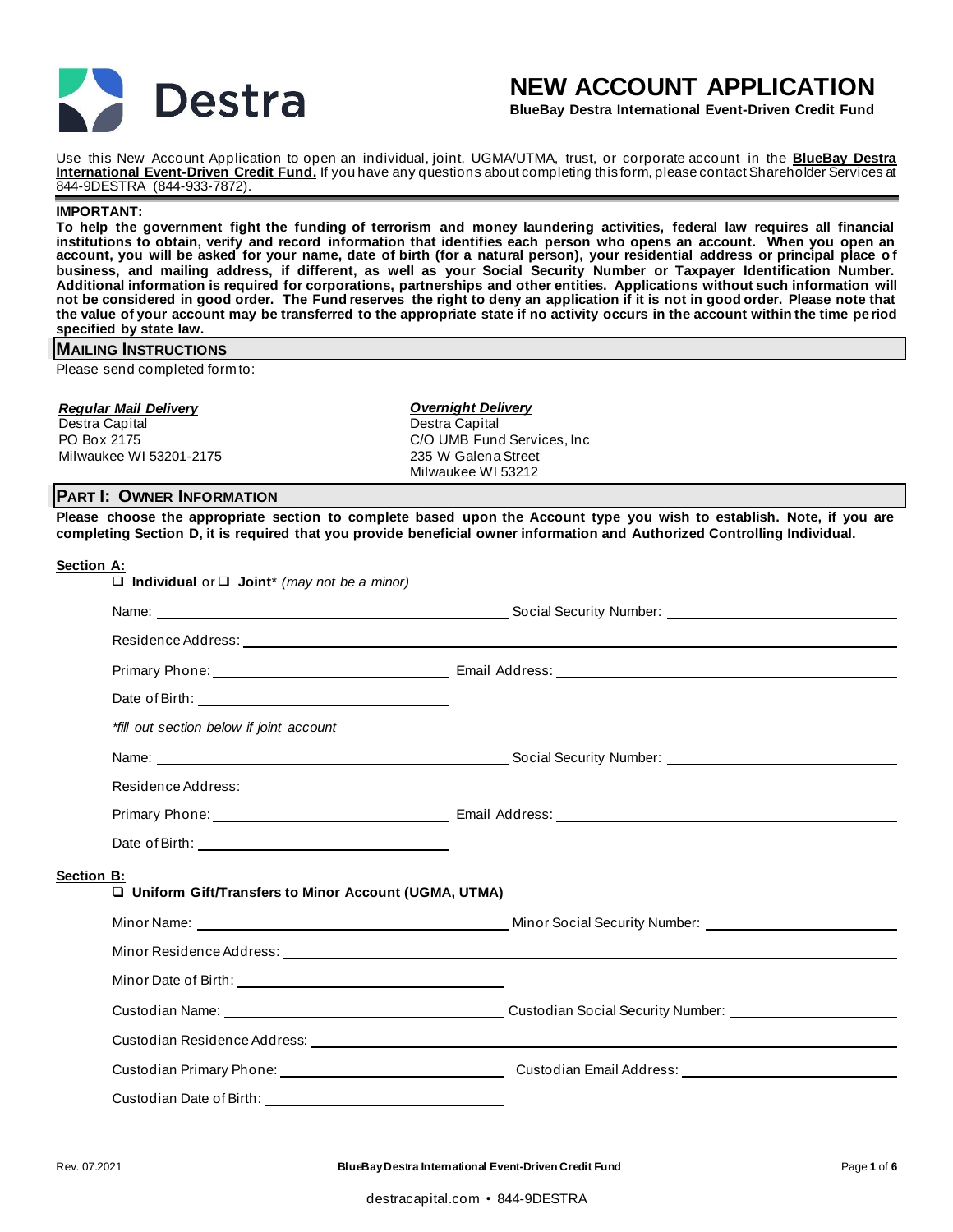# **Section C:**

❑ **Trust --- Note: For a Statutory Trust, please complete the Entity section (section D).** 

|                                                                                                                                                                                                                                | Trustee: Trustee: Trustee Social Security Number: Charles Social Security Number: Charles Social Security Number: Charles Social Security Number: Charles Social Security Number: Charles Social Security Number: Charles Soci                                                                                                                                                                                                                                                                   |
|--------------------------------------------------------------------------------------------------------------------------------------------------------------------------------------------------------------------------------|--------------------------------------------------------------------------------------------------------------------------------------------------------------------------------------------------------------------------------------------------------------------------------------------------------------------------------------------------------------------------------------------------------------------------------------------------------------------------------------------------|
|                                                                                                                                                                                                                                |                                                                                                                                                                                                                                                                                                                                                                                                                                                                                                  |
|                                                                                                                                                                                                                                |                                                                                                                                                                                                                                                                                                                                                                                                                                                                                                  |
|                                                                                                                                                                                                                                |                                                                                                                                                                                                                                                                                                                                                                                                                                                                                                  |
|                                                                                                                                                                                                                                |                                                                                                                                                                                                                                                                                                                                                                                                                                                                                                  |
|                                                                                                                                                                                                                                |                                                                                                                                                                                                                                                                                                                                                                                                                                                                                                  |
|                                                                                                                                                                                                                                |                                                                                                                                                                                                                                                                                                                                                                                                                                                                                                  |
| Date of Birth: Note of Birth:                                                                                                                                                                                                  |                                                                                                                                                                                                                                                                                                                                                                                                                                                                                                  |
| Section D: Entity (choose from one of the following):                                                                                                                                                                          | □ Statutory Trust □ C-Corporation □ S-Corporation □ Partnership □ Government                                                                                                                                                                                                                                                                                                                                                                                                                     |
| O Other Entity: New York Contract Department of the United States of the United States of the United States of the United States of the United States of the United States of the United States of the United States of the Un |                                                                                                                                                                                                                                                                                                                                                                                                                                                                                                  |
| $\Box$ Partnership $\Box$ S-Corporation $\Box$ C-Corporation                                                                                                                                                                   | □ Limited Liability Company (LLC) Classified for tax purposes by one of the following:                                                                                                                                                                                                                                                                                                                                                                                                           |
| instrument.                                                                                                                                                                                                                    |                                                                                                                                                                                                                                                                                                                                                                                                                                                                                                  |
| financial institution, registered broker-dealer, or tax exempt organization).                                                                                                                                                  |                                                                                                                                                                                                                                                                                                                                                                                                                                                                                                  |
|                                                                                                                                                                                                                                | Exempt payee code: Note: Please see IRS Form W-9 for a list of exempt payee codes                                                                                                                                                                                                                                                                                                                                                                                                                |
|                                                                                                                                                                                                                                |                                                                                                                                                                                                                                                                                                                                                                                                                                                                                                  |
|                                                                                                                                                                                                                                |                                                                                                                                                                                                                                                                                                                                                                                                                                                                                                  |
|                                                                                                                                                                                                                                | Organization documentation required such as articles of incorporation. If a Statutory Trust, please include entire trust<br>Check if appropriate: $\square$ I am an exempt recipient as defined under U.S. federal income tax regulations (e.g., C-Corporation,<br>Permanent Address: University of the Contract of the Contract of the Contract of the Contract of the Contract of the Contract of the Contract of the Contract of the Contract of the Contract of the Contract of the Contract |

This information is required by federal regulations as a means to identify and document information for individuals who own and/or control a legal entity.

To help the government fight financial crime, federal regulation requires certain financial institutions to obtain, verify, and record information about the beneficial owners of legal entity customers. A legal entity includes a corporation, limited liability c ompany, or other entity that is created by a filing of a public document with a Secretary of State or similar office, a general partnership, and any similar business entity formed in The United States of America or a foreign country. A legal entity does not include sole proprietorships, unincorporated associations, or natural persons opening accounts on their own behalf. Do not complete if the entity is publically traded on an exchange or subject to ERISA.

#### **Beneficial Owners**

Identify each individual who owns—directly or indirectly through any agreement, arrangement, understanding, relationship, or otherwise—25% or more of the equity interests of the legal entity.

❑ Check this box if no individual owns 25% or more of the legal entity and that you will inform the Fund if/when an individual assumes 25% or more ownership.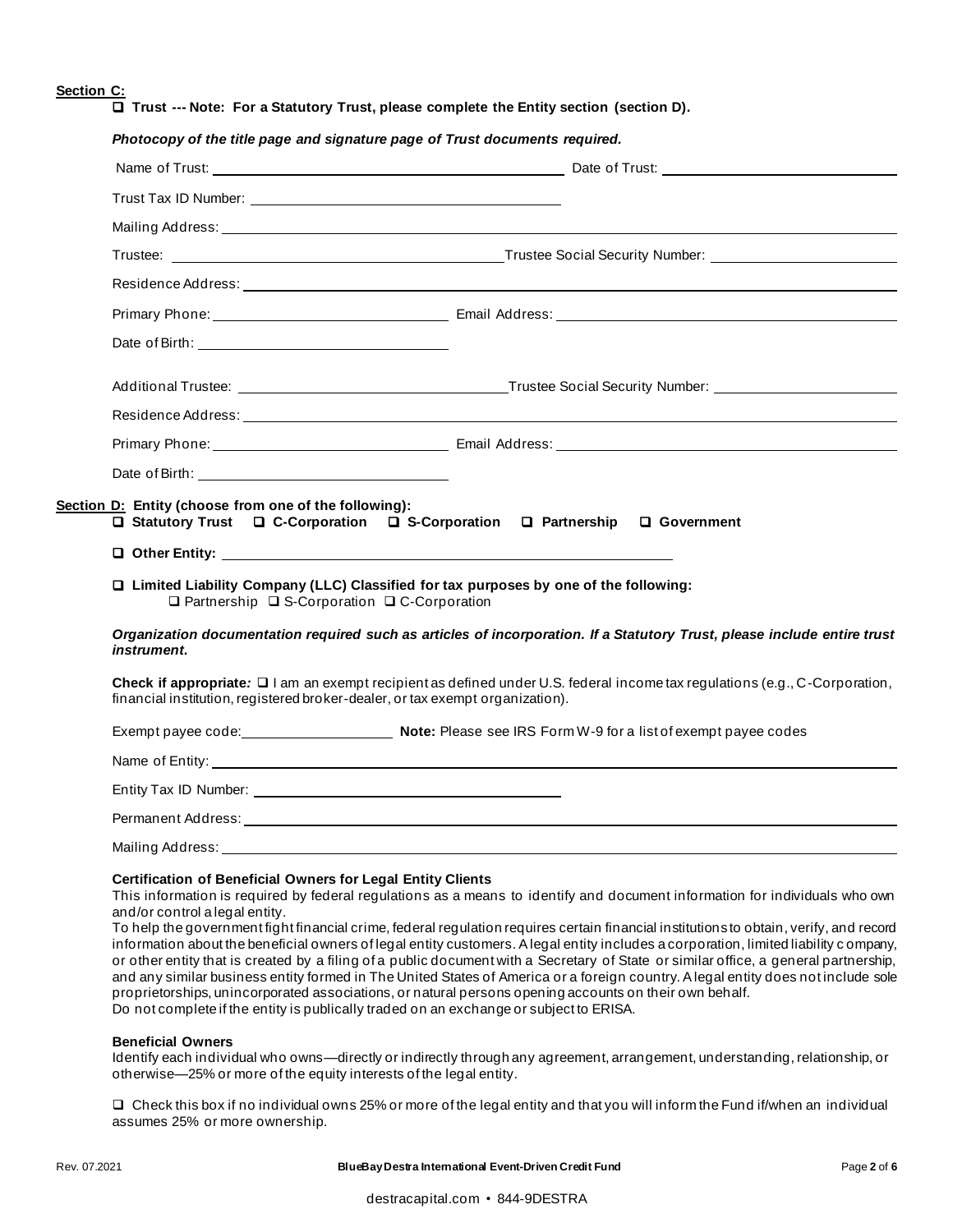### **(Section D continued) Beneficial Owner 1:**

| <b>Beneficial Owner 2:</b>                |                                                                                                                                                                                                                                      |             |
|-------------------------------------------|--------------------------------------------------------------------------------------------------------------------------------------------------------------------------------------------------------------------------------------|-------------|
|                                           |                                                                                                                                                                                                                                      |             |
|                                           |                                                                                                                                                                                                                                      |             |
|                                           |                                                                                                                                                                                                                                      |             |
| <b>Beneficial Owner 3:</b>                |                                                                                                                                                                                                                                      |             |
|                                           |                                                                                                                                                                                                                                      |             |
|                                           |                                                                                                                                                                                                                                      |             |
|                                           |                                                                                                                                                                                                                                      |             |
| <b>Beneficial Owner 4:</b>                |                                                                                                                                                                                                                                      |             |
|                                           |                                                                                                                                                                                                                                      |             |
|                                           |                                                                                                                                                                                                                                      |             |
|                                           |                                                                                                                                                                                                                                      |             |
|                                           |                                                                                                                                                                                                                                      |             |
|                                           |                                                                                                                                                                                                                                      |             |
|                                           | PART II: DEALER INFORMATION                                                                                                                                                                                                          |             |
|                                           | Representative's Full Name: Law and the second state of the second state of the second state of the second state of the second state of the second state of the second state of the second state of the second state of the se       |             |
|                                           |                                                                                                                                                                                                                                      |             |
|                                           | Financial Institution Name: <u>example and a series of the series of the series of the series of the series of the series of the series of the series of the series of the series of the series of the series of the series of t</u> |             |
|                                           |                                                                                                                                                                                                                                      |             |
|                                           |                                                                                                                                                                                                                                      |             |
|                                           | Representative's Branch Office Telephone Number: _______________________________                                                                                                                                                     |             |
|                                           |                                                                                                                                                                                                                                      |             |
| PART III: CUSTODIAL OWNERSHIP INFORMATION |                                                                                                                                                                                                                                      |             |
|                                           | The completion of this section is optional, depending on if you have a custodian for your account.                                                                                                                                   |             |
|                                           |                                                                                                                                                                                                                                      |             |
|                                           |                                                                                                                                                                                                                                      |             |
|                                           | City: 2008. External contract of the State: 2008. State: 219: 21p:                                                                                                                                                                   |             |
|                                           |                                                                                                                                                                                                                                      |             |
| Rev. 07.2021                              | BlueBay Destra International Event-Driven Credit Fund                                                                                                                                                                                | Page 3 of 6 |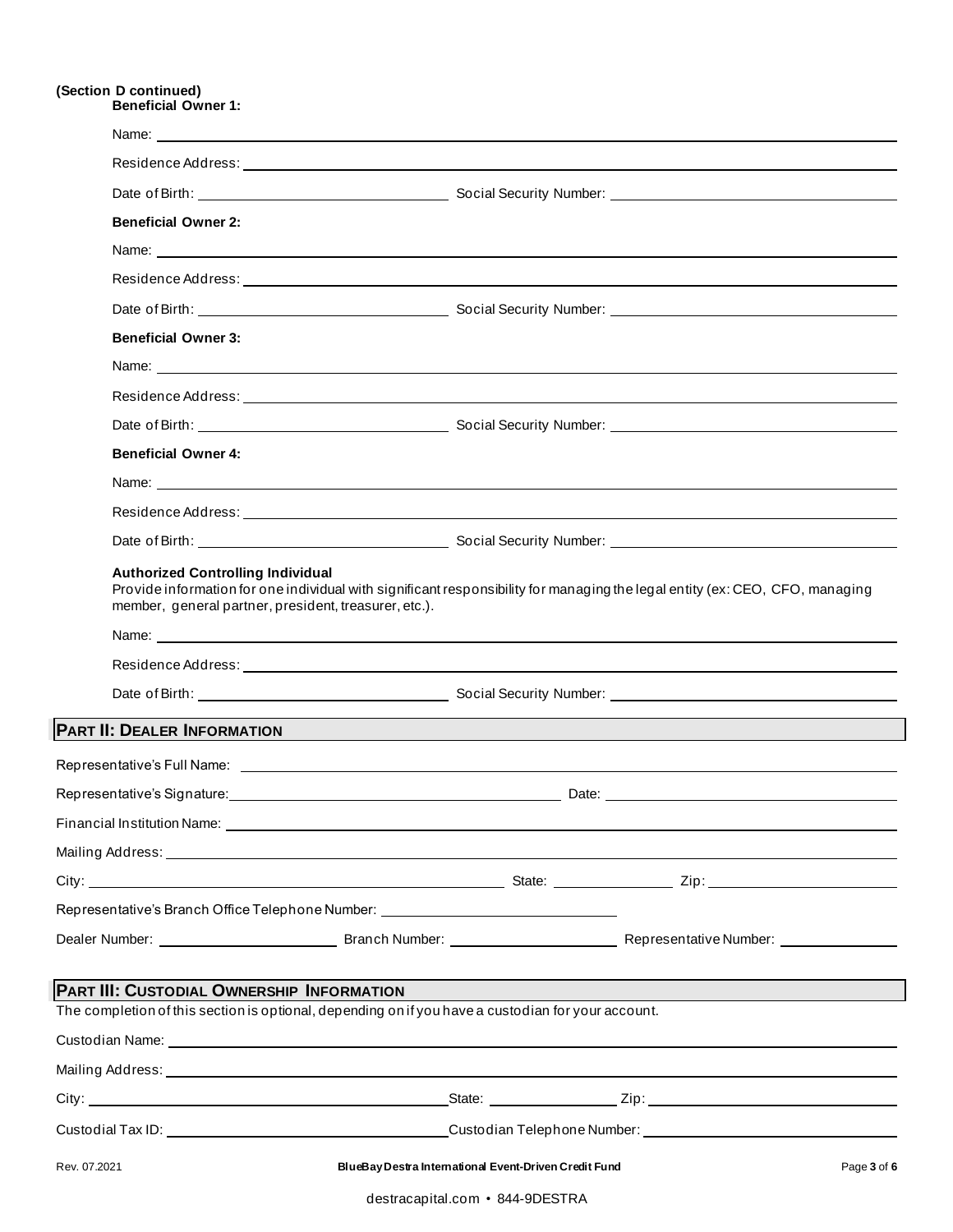# **PART IV: DUPLICATE ACCOUNT STATEMENT**

❑ **Yes, please send duplicate statements to:**

| Mailing Address: Universe and Secretary Address and Secretary Address and Secretary Address and Secretary Address and Secretary Address and Secretary Address and Secretary Address and Secretary Address and Secretary Addres                                                                                                                                                                                                                    |                                      |                       |                                       |  |
|---------------------------------------------------------------------------------------------------------------------------------------------------------------------------------------------------------------------------------------------------------------------------------------------------------------------------------------------------------------------------------------------------------------------------------------------------|--------------------------------------|-----------------------|---------------------------------------|--|
| City: 2010 2012 2013 2014 2015 2016 2017 2018 2019 2014 2015 2016 2017 2018 2019 2014 2016 2017 2018 2019 201                                                                                                                                                                                                                                                                                                                                     |                                      |                       |                                       |  |
| <b>PART V: INVESTMENT AMOUNT</b>                                                                                                                                                                                                                                                                                                                                                                                                                  |                                      |                       |                                       |  |
| <b>Fund Name &amp; Ticker:</b>                                                                                                                                                                                                                                                                                                                                                                                                                    |                                      | Initial Investment:   | <b>Minimum Initial</b><br>Investment: |  |
| BlueBay Destra International Event-Driven Credit Fund Class I (CEDIX)                                                                                                                                                                                                                                                                                                                                                                             |                                      | $\sim$                | \$100,000                             |  |
| BlueBay Destra International Event-Driven Credit Fund Class A (CEDAX)                                                                                                                                                                                                                                                                                                                                                                             |                                      |                       | \$2,500                               |  |
| BlueBay Destra International Event-Driven Credit Fund Class T (CEDTX)                                                                                                                                                                                                                                                                                                                                                                             |                                      | $\sim$                | \$2,500                               |  |
| BlueBay Destra International Event-Driven Credit Fund Class L (CEDLX)                                                                                                                                                                                                                                                                                                                                                                             |                                      | $\sim$                | \$2,500                               |  |
|                                                                                                                                                                                                                                                                                                                                                                                                                                                   | <b>TOTAL INVESTMENT AMOUNT:</b>      |                       |                                       |  |
| <b>PART VI: PAYMENT METHOD</b>                                                                                                                                                                                                                                                                                                                                                                                                                    |                                      |                       |                                       |  |
| You can open your account by either check or wire. Please choose one:                                                                                                                                                                                                                                                                                                                                                                             |                                      |                       |                                       |  |
| $\square$ By Check<br>Enclose a check payable to Destra Capital for the total amount.                                                                                                                                                                                                                                                                                                                                                             |                                      |                       |                                       |  |
| $\Box$ By Wire<br>For wire instructions please call 844-9DESTRA (844-933-7872). A New Account Application must be<br>submitted in advance of sending an initial wire.                                                                                                                                                                                                                                                                             |                                      |                       |                                       |  |
| <b>PART VII: RIGHT OF ACCUMULATION - CLASS A SHARES</b>                                                                                                                                                                                                                                                                                                                                                                                           |                                      |                       |                                       |  |
| □<br>reduced sales charges. (Certain eligibility guidelines may apply.)                                                                                                                                                                                                                                                                                                                                                                           |                                      |                       |                                       |  |
| PART VIII: LETTER OF INTENT - CLASS A SHARES                                                                                                                                                                                                                                                                                                                                                                                                      |                                      |                       |                                       |  |
| I plan to invest (choose one: $\square$ \$100,000<br>❏                                                                                                                                                                                                                                                                                                                                                                                            | $\Box$ \$250,000<br>$\Box$ \$500,000 | □ \$1,000,000 or more |                                       |  |
| If you intend to invest a certain amount over a 13 month period, you may be entitled to reduced sales charges on your<br>purchases.*If the amount indicated is not invested within 13 months, regular sales charge rates will apply to shares<br>purchased and any difference in the sales charge owed versus the sales charge previously paid will be deducted from<br>escrowed shares. Please refer to the prospectus for terms and conditions. |                                      |                       |                                       |  |
| *A contingent deferred sales charge may apply to proceeds of certain shares redeemed within 13 months of purchase.<br>Please refer to the prospectus for complete terms and conditions.                                                                                                                                                                                                                                                           |                                      |                       |                                       |  |
| Process the enclosed purchase for NAV purchases. I certify that this account is eligible to purchase shares at NAV according to the<br>□<br>terms set forth in the fund prospectus, and I have completed, if necessary, any required documentation.                                                                                                                                                                                               |                                      |                       |                                       |  |
| PART IX: DIVIDEND AND CAPITAL GAINS INSTRUCTIONS                                                                                                                                                                                                                                                                                                                                                                                                  |                                      |                       |                                       |  |
| All dividends will be reinvested unless you indicate otherwise. The Fund strongly encourages cash payments to be made electronically<br>to your bank account of record.                                                                                                                                                                                                                                                                           |                                      |                       |                                       |  |
| $\Box$ Send all dividends and capital gains to the address in Part I.<br>$\Box$ Send all dividends and capital gains to the bank listed in Part XI.                                                                                                                                                                                                                                                                                               |                                      |                       |                                       |  |

# **PART X: COST BASIS ELECTION**

**The Fund is responsible for tracking and reporting to the IRS your realized gains and losses on covered shares. In general, these are shares acquired on or after Jan. 1, 2012. Purchases or transfers made into your account with shares acquired prior to January 1, 2012, are**  referred to as noncovered shares. For all methods except Specific Identification, the fund redeems noncovered shares first until they are **depleted and then applies your elected method to your remaining covered shares.**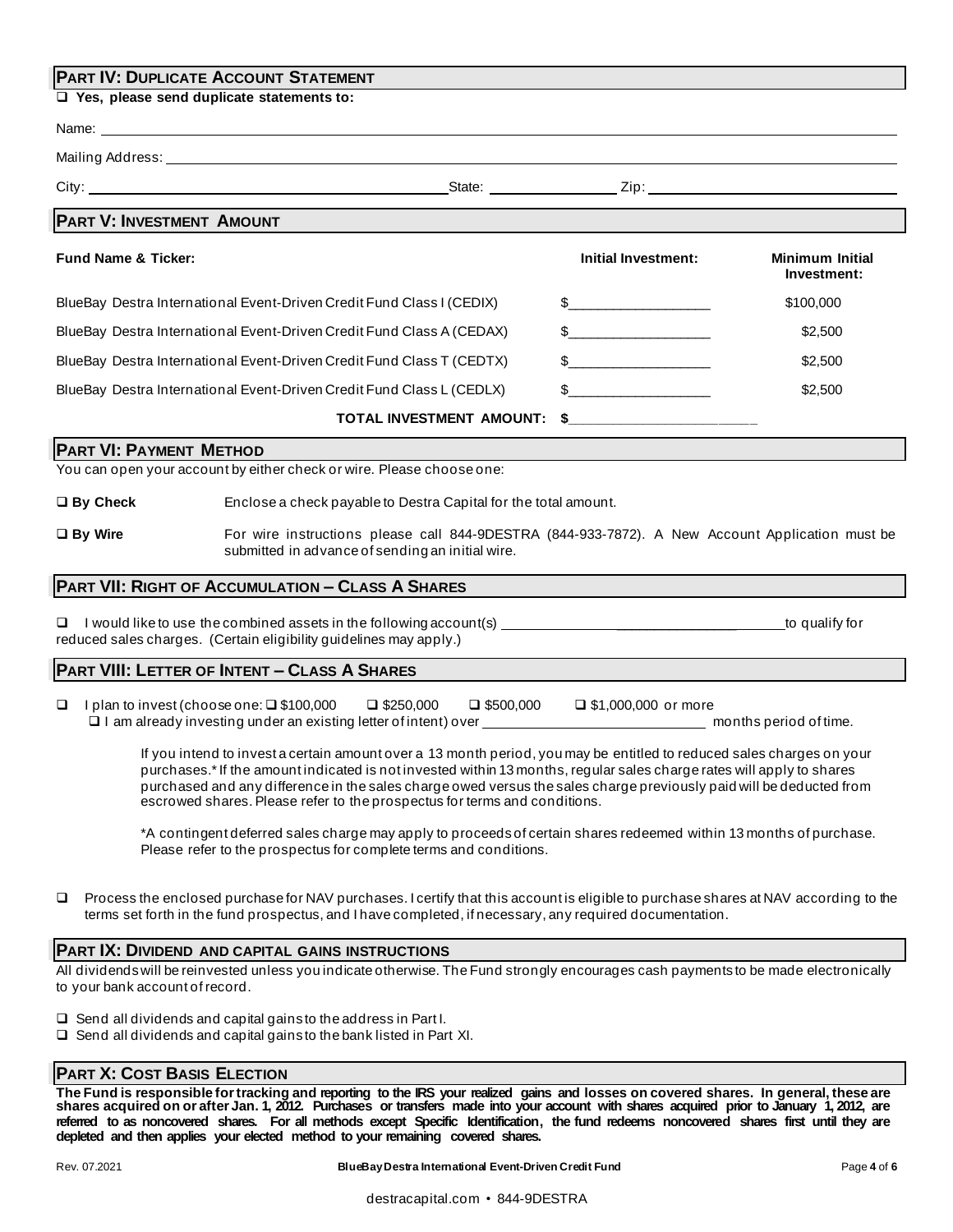The Fund's **default**tax lot identification method is **FIFO (first-in, first-out)**, which means the first Fund shares you acquire are the first Fund shares sold. You may choose another method below. **Note: IRS Regulations do not permit the change of the method on a settled trade.** If you are using average cost as your method, by signing this application you agree to use the fair market value of the shares if the gift is at a loss.

❑ I choose the funds default method of FIFO

- ❑ I choose a method **other**than FIFO (select a method below):
	- ❑ HIFO –Highest in, First Out ❑ Specific Identification
	- ❑ LIFO Last in, First Out ❑ Average Cost
- 

If no cost basis option is selected, your account will use the Fund's default method. If your account cost basis method is Av erage Cost, whether by election or default, and you are receiving a gift, you agree to receive that gift at FMV if received at a loss.

## **PART XI: BANK ACCOUNT INFORMATION**

Your U.S. bank account information must be on file to receive distributions or repurchase proceeds. Please attach a voided ch eck or deposit slip from your bank account and provide information about your bank account below.

Account Type: ❑ Checking ❑ Savings

|                                                               |                                                                                                                                                                                                                                |                        | State: <u>Zip Code:</u> Zip Code: |
|---------------------------------------------------------------|--------------------------------------------------------------------------------------------------------------------------------------------------------------------------------------------------------------------------------|------------------------|-----------------------------------|
|                                                               |                                                                                                                                                                                                                                |                        |                                   |
| John and Jane Doe<br>123 Any Street<br>PAY TO THE<br>ORDER OF | Anytown, USA 12345<br>Tape your voided check or preprinted<br>deposit slip here.<br>Please do not use staples.                                                                                                                 | 1003<br><b>DOLLARS</b> |                                   |
| <b>BANK NAME</b><br><b>BANK ADDRESS</b>                       | MEMO LA CONSTITUCIÓN DE LA CONSTITUCIÓN DE LA CONSTITUCIÓN DE LA CONSTITUCIÓN DE LA CONSTITUCIÓN DE LA CONSTITUCIÓN DE LA CONSTITUCIÓN DE LA CONSTITUCIÓN DE LA CONSTITUCIÓN DE LA CONSTITUCIÓN DE LA CONSTITUCIÓN DE LA CONST |                        |                                   |

# **PART XII: AUTOMATIC INVESTMENT PROGRAM (OPTIONAL)**

*(The completion of this section is optional)* This option provides an automatic investment into your account by transferring money directly from your bank account provided in Part XI via ACH (Automated Clearing House) on a scheduled basis. The automatic in vestment program may require a minimum deposit. Other account restrictions may also apply.

#### **Amount: (\$):** \_\_\_\_\_\_\_\_\_\_\_\_\_\_\_\_\_\_\_\_

#### **Frequency:**

Choose one\*: ❑ Monthly or ❑ Quarterly Choose one\*:  $\Box 5^{\text{th}}$   $\Box 10^{\text{th}}$   $\Box 15^{\text{th}}$   $\Box 20^{\text{th}}$  or  $\Box 25^{\text{th}}$ 

Begin date (month/year):  $\_$ 

*\*If no time frame or date is specified investments will be made monthly on the 15th. Your first automatic investment will occ ur no sooner than 15 days after receipt of this application*

# **PART XIII: DOCUMENTATION OPTIONS**

We generally deliver a single copy of most annual and semi-annual reports and prospectuses to investors who share the same address and last name. By signing this application, you consent to the delivery of one report and prospectus to the same address unless you indicate otherwise below. You have the right to revoke this consent at any time by calling or writing the Fund at the telepho ne number or address shown on the first page. The Fund will begin sending you individual copies of these mailings within 30 days after you revoke your consent. Regulatory documents are also available online for viewing and printing at any time, at destracapital.com.

 $\Box$  I want to receive individually addressed investor documents at the same address.